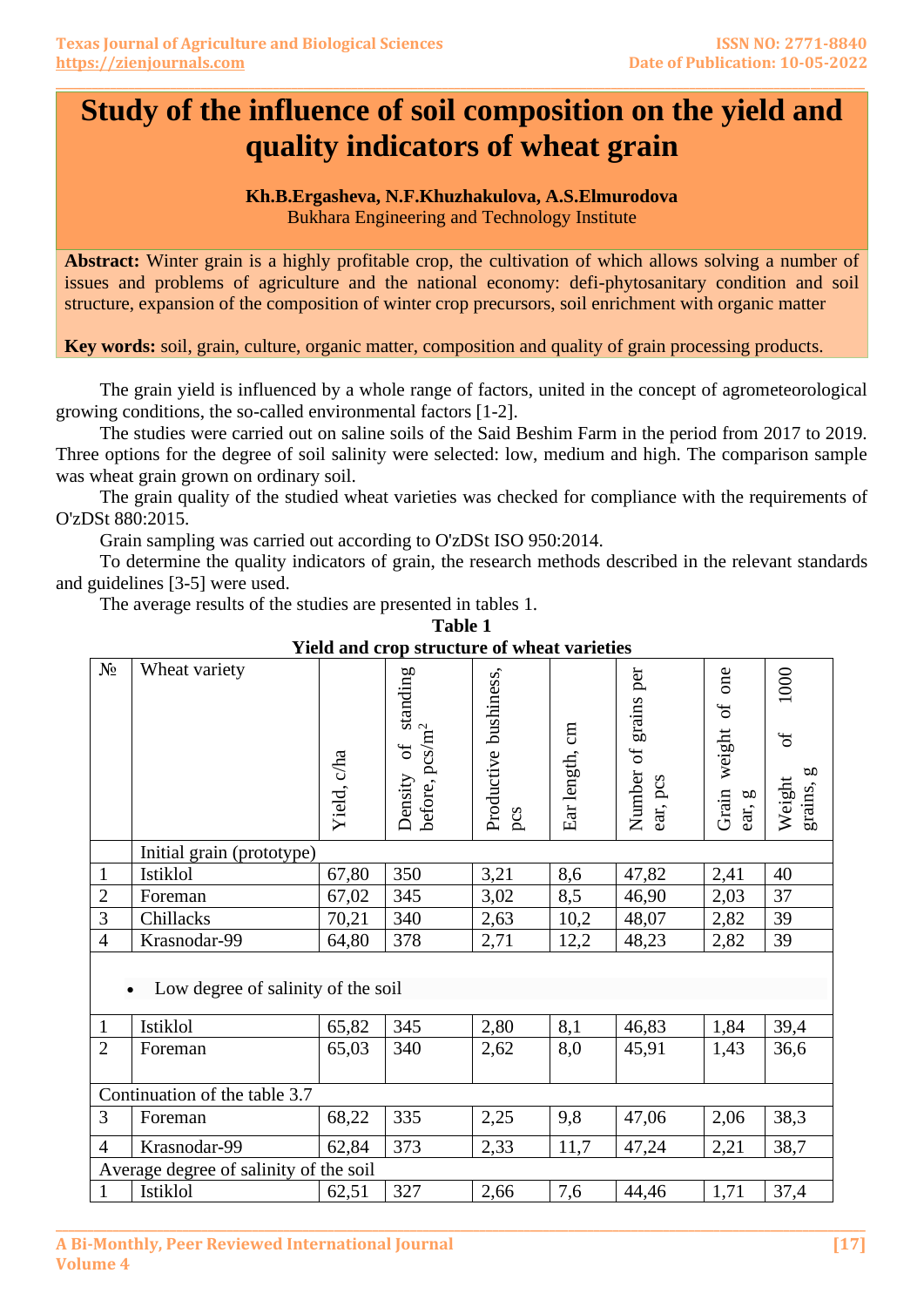### **Texas Journal of Agriculture and Biological Sciences ISSN NO: 2771-8840 [https://zienjournals.com](https://zienjournals.com/) Date of Publication: 10-05-2022**

| 2                                   | Foreman      | 61,75 | 323 | 2,47 | 7,5  | 43,61 | 1,33 | 34,7 |
|-------------------------------------|--------------|-------|-----|------|------|-------|------|------|
| 3                                   | Chillacks    | 64,79 | 319 | 2,09 | 8,7  | 44,65 | 1,90 | 36,3 |
| 4                                   | Krasnodar-99 | 59,75 | 355 | 2,19 | 11,2 | 44,84 | 2,09 | 36,7 |
| High degree of salinity of the soil |              |       |     |      |      |       |      |      |
|                                     | Istiklol     | 59,39 | 311 | 2,53 | 7,1  | 42,24 | 1,63 | 35,5 |
| ↑                                   | Foreman      | 58,67 | 307 | 2,35 | 7,0  | 41,43 | 1,27 | 33,0 |
| 3                                   | Chillacks    | 61,67 | 304 | 1,99 | 8,2  | 42,33 | 1,81 | 34,5 |
| 4                                   | Krasnodar-99 | 56,77 | 338 | 2,09 | 10,7 | 42,42 | 1,99 | 34,9 |

The influence of the degree of soil salinity on the quality indicators and weed infestation of the studied wheat varieties grown on rainfed (ordinary) and saline soils was studied [4-6-7].

The compliance of the obtained values of the main indicators of grain quality with the requirements of O'zDSt ISO 950:2014 was determined. Technological indicators of grain quality of the studied wheat varieties grown on soils with varying degrees of salinity are presented in tables 2-5.

table 2

Technological indicators of grain quality of the studied wheat varieties grown on rainfed lands under normal conditions

|                                        | The value of quality indicators of wheat grain varieties |                      |               |              |              |  |  |
|----------------------------------------|----------------------------------------------------------|----------------------|---------------|--------------|--------------|--|--|
| Indicators                             | according<br>to<br>(3rd grade)                           | <b>GOSTI</b> stiklol | <b>oreman</b> | Chillacks    | Krasnodar-99 |  |  |
| Color and smell                        | Characteristic of a healthy grain of this type           |                      |               |              |              |  |  |
| Mass fraction of moisture, %           | 14,0                                                     | 11,3                 | 10,6          | 11,5         | 12,0         |  |  |
| Glassiness,%                           | 40                                                       | 74                   | 76            | 78           | 80           |  |  |
| Nature, $g/l$                          | 730                                                      | 775                  | 768           | 750          | 770          |  |  |
| Mass fraction of raw gluten,% 23,0     |                                                          | 25,3                 | 28,0          | 26,5         | 30,0         |  |  |
| $H_{\partial e\phi}^{H\!J\!K}$ ,ед.пр. | $20 - 100$                                               | 95                   | 97            | 100          | 86           |  |  |
| <b>Quality Group</b>                   | $\mathbf{I}$                                             | $\mathbf{I}$         | $\mathbf{I}$  | $\mathbf{I}$ | $\mathbf{I}$ |  |  |
| Weed admixture, % including<br>mineral | 2,0<br>0,3                                               | 1,1<br>0,2           | 1,9<br>0,3    | 1,9<br>0,3   | 1,4<br>0,3   |  |  |
| Grain admixture,%                      | 5,0                                                      | 3,0                  | 3,3           | 2,4          | 2,0          |  |  |
| Pest infestation                       | Not ad.                                                  | Not detected         |               |              |              |  |  |

It has been established that with an increase in the content of salts in the soil, the nature of the grain and the mass fraction of raw gluten decrease.

From the data in Table 3 it follows that wheat grain grown on rainfed lands under normal conditions, in terms of vitreousness (not less than 70.0%) and nature (not less than 745 g/l), belongs to the 3rd class, and according to the content of raw gluten - to the 2nd class (not less than 25.0%). At the same time, gluten was characterized as satisfactorily weak.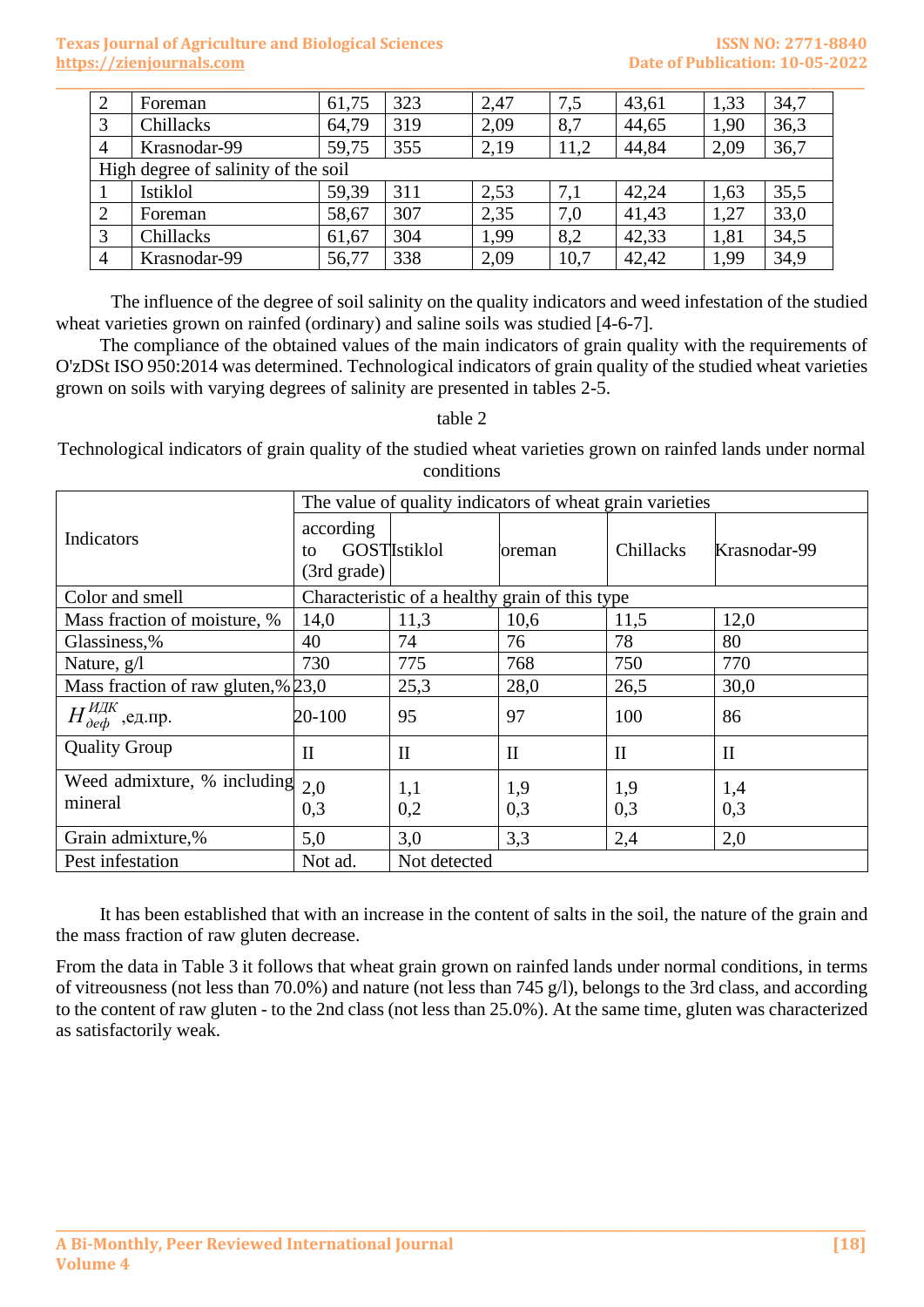#### **\_\_\_\_\_\_\_\_\_\_\_\_\_\_\_\_\_\_\_\_\_\_\_\_\_\_\_\_\_\_\_\_\_\_\_\_\_\_\_\_\_\_\_\_\_\_\_\_\_\_\_\_\_\_\_\_\_\_\_\_\_\_\_\_\_\_\_\_\_\_\_\_\_\_\_\_\_\_\_\_\_\_\_\_\_\_\_\_\_\_\_\_\_\_\_\_\_\_\_\_\_\_\_\_\_\_\_\_\_\_\_\_\_\_\_\_\_\_\_\_\_\_\_\_\_\_\_\_\_\_\_\_\_\_** Table 3

## Technological indicators of grain quality of the studied wheat varieties grown on soils with a low degree of salinity

|                                        | The value of quality indicators of wheat grain varieties |                 |                |              |              |  |  |
|----------------------------------------|----------------------------------------------------------|-----------------|----------------|--------------|--------------|--|--|
| Indicators                             | according<br><b>GOST</b><br>to<br>(3rd)<br>grade)        | <b>Istiklol</b> | <b>Soreman</b> | Chillacks    | Krasnodar-99 |  |  |
| Color and smell                        | Characteristic of a healthy grain of this type           |                 |                |              |              |  |  |
| Mass fraction of moisture, %           | 14,0                                                     | 11,5            | 10,8           | 11,7         | 12,2         |  |  |
| Glassiness,%                           | 40                                                       | 69              | 71             | 69           | 76           |  |  |
| Nature, $g/l$                          | 730                                                      | 760             | 758            | 743          | 766          |  |  |
| Mass fraction of raw gluten, % $23,0$  |                                                          | 23,3            | 26,2           | 24,5         | 29,0         |  |  |
| $H_{\partial e\phi}^{H\!J\!K}$ ,ед.пр. | 20-100                                                   | 98              | 100            | 96           | 90           |  |  |
| <b>Quality Group</b>                   | $\mathbf{I}$                                             | $\mathbf{I}$    | $\mathbf{I}$   | $\mathbf{I}$ | $\mathbf{I}$ |  |  |
| Weed admixture, % including            | 2,0                                                      | 1,5             | 2,0            | 2,0          | 1,5          |  |  |
| mineral                                | 0,3                                                      | 0,2             | 0,3            | 0,3          | 0,3          |  |  |
| Grain admixture,%                      | 5,0                                                      | 3,2             | 3,0            | 2,5          | 2,0          |  |  |
| Pest infestation                       | Not ad.                                                  | Not detected    |                |              |              |  |  |

When growing wheat on soils with a low degree of salinity (Table 3), the studied wheat grain of Starshina and Krasnodarskaya-99 varieties belonged to the 3rd class (not less than 70.0%) in terms of glassiness, Istiklol and Chillaki "- 4th grade; in terms of nature and the content of crude gluten (not less than 22.0%), all varieties of wheat belonged to the 3rd class.

Table 4 Technological indicators of grain quality of the studied wheat varieties grown on soils with an average degree of salinity

|                                        | The value of quality indicators of wheat grain varieties |                     |               |              |              |  |  |
|----------------------------------------|----------------------------------------------------------|---------------------|---------------|--------------|--------------|--|--|
| Indicators                             | according<br>to<br>$(3rd \text{ grade})$                 | <b>GOSTIstiklol</b> | <b>oreman</b> | Chillacks    | Krasnodar-99 |  |  |
| Color and smell                        | Characteristic of a healthy grain of this type           |                     |               |              |              |  |  |
| Mass fraction of moisture, %           | 14,0                                                     | 11,8                | 11,0          | 12,4         | 12,8         |  |  |
| Glassiness,%                           | 40                                                       | 64                  | 68            | 60           | 68           |  |  |
| Nature, g/l                            | 730                                                      | 756                 | 751           | 738          | 760          |  |  |
| Mass fraction of raw gluten, % $23,0$  |                                                          | 21,4                | 24,3          | 21,5         | 27,0         |  |  |
| $H_{\partial e\phi}^{H\!J\!K}$ ,ед.пр. | 20-100                                                   | 95                  | 92            | 97           | 91           |  |  |
| <b>Quality Group</b>                   | $\mathbf{I}$                                             | $\mathbf{I}$        | $\mathbf{I}$  | $\mathbf{I}$ | $\mathbf{I}$ |  |  |
| Weed admixture, % including            | 2.0                                                      | 1,7                 | 1,6           | 2,0          | 1,8          |  |  |
| mineral                                | 0,3                                                      | 0,18                | 0,22          | 0,28         | 0,25         |  |  |
| Grain admixture,%                      | 5,0                                                      | 3,0                 | 3,1           | 2,7          | 2,6          |  |  |
| Pest infestation                       | Not ad.                                                  | Not detected        |               |              |              |  |  |

When growing wheat on soils with an average degree of salinity (Table 4), the grain of the studied wheat varieties in terms of vitreousness belonged to the 4th class, in terms of nature - to the 3rd, and "Chillaki" - to the 4th class, the content of raw gluten "Sergeant" and "Krasnodar-99" - to the 3rd, "Istiklol" and "Chillaki" - to the 4th class (at least 18.0%).

**\_\_\_\_\_\_\_\_\_\_\_\_\_\_\_\_\_\_\_\_\_\_\_\_\_\_\_\_\_\_\_\_\_\_\_\_\_\_\_\_\_\_\_\_\_\_\_\_\_\_\_\_\_\_\_\_\_\_\_\_\_\_\_\_\_\_\_\_\_\_\_\_\_\_\_\_\_\_\_\_\_\_\_\_\_\_\_\_\_\_\_\_\_\_\_\_\_\_\_\_\_\_\_\_\_\_\_\_\_\_\_\_\_\_\_\_\_\_\_\_\_\_\_\_\_\_\_\_**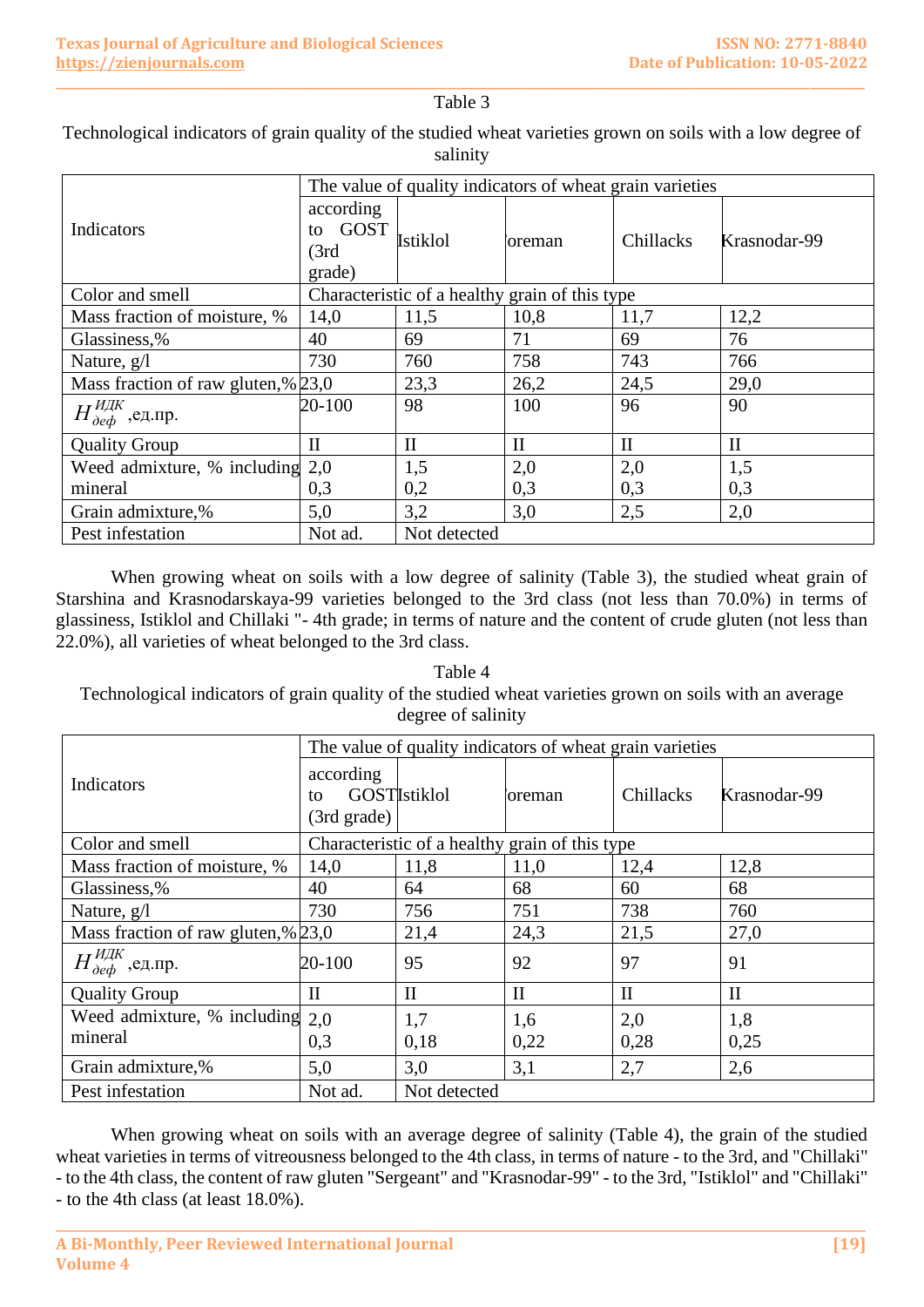| saiinity                               |                                                          |                                                |                |              |              |  |  |  |
|----------------------------------------|----------------------------------------------------------|------------------------------------------------|----------------|--------------|--------------|--|--|--|
| Indicators                             | The value of quality indicators of wheat grain varieties |                                                |                |              |              |  |  |  |
|                                        | according                                                |                                                |                |              |              |  |  |  |
|                                        | to                                                       | <b>GOSTIstiklol</b>                            | <b>Soreman</b> | Chillacks    | Krasnodar-99 |  |  |  |
|                                        | (3rd grade)                                              |                                                |                |              |              |  |  |  |
| Color and smell                        |                                                          | Characteristic of a healthy grain of this type |                |              |              |  |  |  |
| Mass fraction of moisture, %           | 14,0                                                     | 12,8                                           | 12,0           | 13,4         | 13,5         |  |  |  |
| Glassiness,%                           | 40                                                       | 58                                             | 60             | 52           | 60           |  |  |  |
| Nature, g/l                            | 730                                                      | 746                                            | 751            | 745          | 742          |  |  |  |
| Mass fraction of raw gluten, % $23,0$  |                                                          | 20,0                                           | 20,2           | 21,3         | 24,0         |  |  |  |
| $H_{\partial e\phi}^{H\!J\!K}$ ,ед.пр. | 20-100                                                   | 95                                             | 90             | 94           | 93           |  |  |  |
| <b>Quality Group</b>                   | $\mathbf{I}$                                             | $\mathbf H$                                    | $\mathbf{I}$   | $\mathbf{I}$ | $\mathbf{I}$ |  |  |  |
| Weed admixture, $%$ including 2,0      |                                                          | 1,8                                            | 1,6            | 2,0          | 1,8          |  |  |  |
| mineral                                | 0,3                                                      | 0,2                                            | 0,2            | 0,3          | 0,2          |  |  |  |
| Grain admixture,%                      | 5,0                                                      | 3,2                                            | 3,3            | 3,1          | 2,9          |  |  |  |
| Pest infestation                       | Not ad.                                                  | Not detected                                   |                |              |              |  |  |  |

Table 5 Technological indicators of grain quality of the studied wheat varieties grown on soils with a high degree of salinity

**\_\_\_\_\_\_\_\_\_\_\_\_\_\_\_\_\_\_\_\_\_\_\_\_\_\_\_\_\_\_\_\_\_\_\_\_\_\_\_\_\_\_\_\_\_\_\_\_\_\_\_\_\_\_\_\_\_\_\_\_\_\_\_\_\_\_\_\_\_\_\_\_\_\_\_\_\_\_\_\_\_\_\_\_\_\_\_\_\_\_\_\_\_\_\_\_\_\_\_\_\_\_\_\_\_\_\_\_\_\_\_\_\_\_\_\_\_\_\_\_\_\_\_\_\_\_\_\_\_\_\_\_\_\_**

When growing wheat on soils with a high degree of salinity (Table 5), the grain of the studied wheat varieties in terms of vitreousness and crude gluten content belonged to the 4th class, in terms of nature - to the 3rd, and "Krasnodarskaya-99" - to the 4th class. my class.

From the data of tables 2-5 it follows that with an increase in the content of salts in the soil, the nature of the grain decreases, the grain is feeble, and the yield of raw gluten decreases.

### **Literature:**

- 1. Kazakov E.D. Biochemistry of grain and bakery products / E.D. Kazakov, G.P. Karpilenko. St. Petersburg: GIORD, 2005. -512-s.
- 2. Kretovich V.L. Biochemistry of grain and bread / VL Kretovich. M.: Nauka, 1991. 133 p.
- 3. Khuzhakulova N.F., Mazhidov K.Kh., Makhmudov R.A. / Study of quality features and physical and chemical characteristics of local varieties of wheat grain // "AGRO ILM - O`zbekiston qishloq va suv xo`jaligi" №2. 2019, 13-15 b.
- 4. Ergasheva Kh.B. / Influence of various factors on the quality and microflora of wheat grain // Science and education today. Russian impact factor: 0.17. Scientific and theoretical journal. Publishing House Problems of Science. Russia №5 (40) 2019.16-18 p.
- 5. Ergasheva H.B. / Influence of growing conditions on wheat yield // Science and education today. Scientific and theoretical journal. №5 (28) 2018 Publishing House Problems of Science. Russia. Pages 18-19
- 6. Khuzhakulova N.F., Mazhidov K.Kh., Zhabborova D.R. / Influence of hydrothermal treatment on the biochemical properties of wheat //UNIVERSUM: Technical Sciences, July, 2020 No. 7(76) s-43-46.
- 7. Khuzhakulova N.F., Mazhidov K.Kh., Ergasheva Kh.B , Davlyatova M.B, Sabirova. N.B, / Assesment of Grade and biochemical composition of "Chillaki" wheat grean, grown in salted fields. // Europuan Journal of molecular and clinical Medicina ESSN 2515-8260 Volume 07, Issue 03, 2020, Pages 3651- 3655.
- 8. Mirzaxolmatovna, X. Z. (2021). The role of logical issues in teaching mathematics to primary school pupils. *ACADEMICIA: An International Multidisciplinary Research Journal*, *11*(5), 465-467.
- 9. Rakhimovich, F. I., & Ibrokhimovich, F. J. (2021). The Use of Information Technology in Primary Schools. *Texas Journal of Multidisciplinary Studies*, *2*, 7-10.

**\_\_\_\_\_\_\_\_\_\_\_\_\_\_\_\_\_\_\_\_\_\_\_\_\_\_\_\_\_\_\_\_\_\_\_\_\_\_\_\_\_\_\_\_\_\_\_\_\_\_\_\_\_\_\_\_\_\_\_\_\_\_\_\_\_\_\_\_\_\_\_\_\_\_\_\_\_\_\_\_\_\_\_\_\_\_\_\_\_\_\_\_\_\_\_\_\_\_\_\_\_\_\_\_\_\_\_\_\_\_\_\_\_\_\_\_\_\_\_\_\_\_\_\_\_\_\_\_**